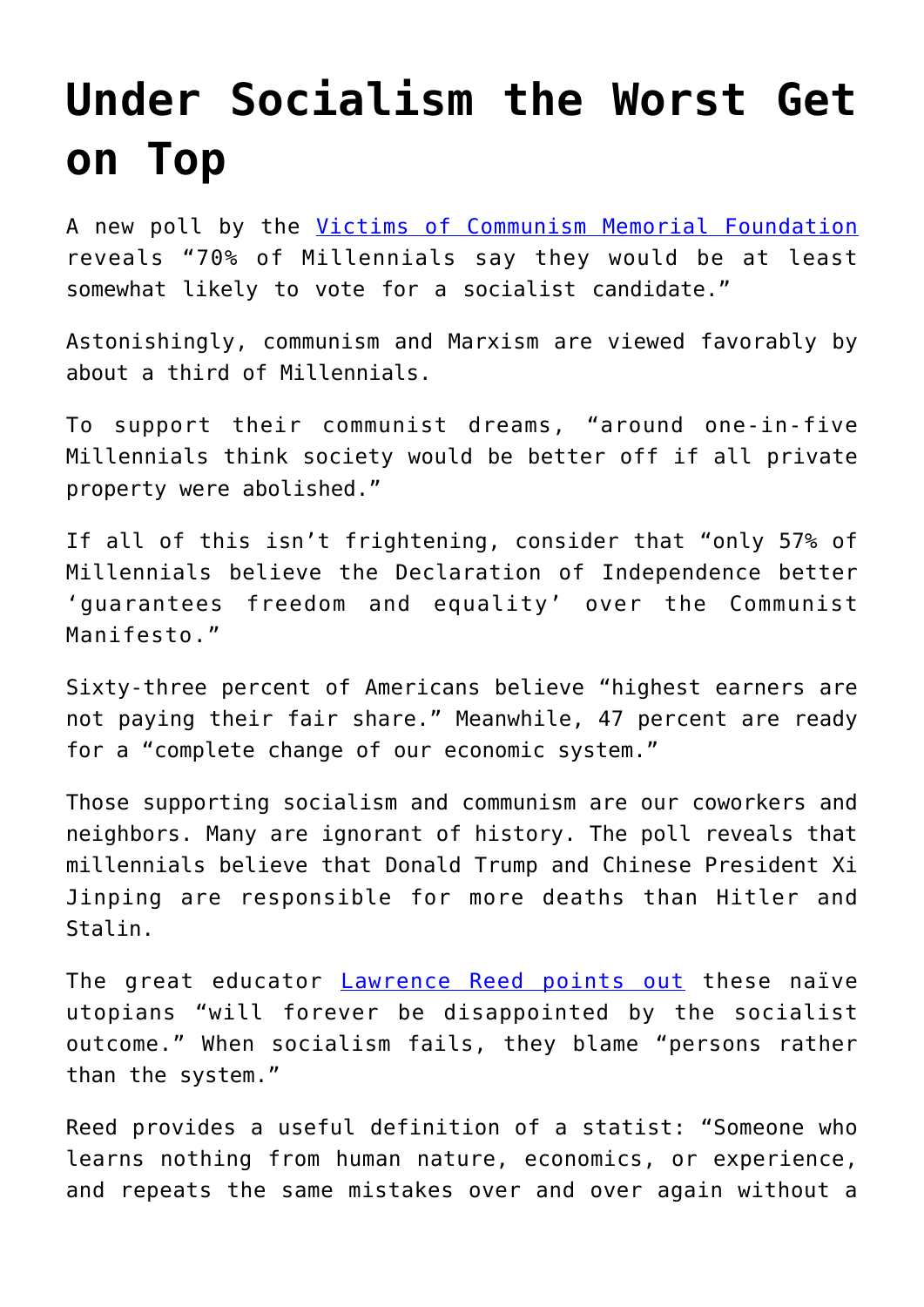care for the rights and lives of people he crushes with his good intentions."

[Bryan Hyde broadcasting at Loving Liberty Radio](https://lovingliberty.net/lls/10-31-2019-loving-liberty-with-bryan-hyde-hr-1/) shared the life experiences of a Romanian who "grew up" under communism and "fled to the UK." "Living with communism" is like having the "worst person" you know be "empowered to control every aspect of [your] life." Only the worst people "could and would do the things necessary to survive within the communist structure – and the higher up they are… the more ruthless and corrupt they have to be."

Collectivism, the Romanian expatriate warns, is "not a bunch of toddlers cheerfully sharing toys at daycare – it is an open-air prison."

The naïve might dismiss such testimony as anecdotal. In his 1944 book, *[The Road to Serfdom](https://www.amazon.com/Road-Serfdom-Documents-Definitive-Collected/dp/0226320553)*, Nobel laureate Friedrich Hayek explained clearly "why the worst get on top" in a socialist government.

Since central planning can never work, Hayek writes, "the democratic statesman who sets out to plan economic life will soon be confronted with the alternative of either assuming dictatorial powers or abandoning his plans."

Think of today's socialist candidates railing against the wealthy. Hayek points out that "it seems to be almost a law of human nature that it is easier for people to agree on a negative program — on the hatred of an enemy, on the envy of those better off  $-$  than on any positive task."

Blaming an enemy is the playbook of all those with totalitarian tendencies. Hayek writes:

*The contrast between the 'we' and the ''they,' the common fight against those outside the group, seems to be an essential ingredient in any creed which will solidly knit together a group for common action. It is consequently always*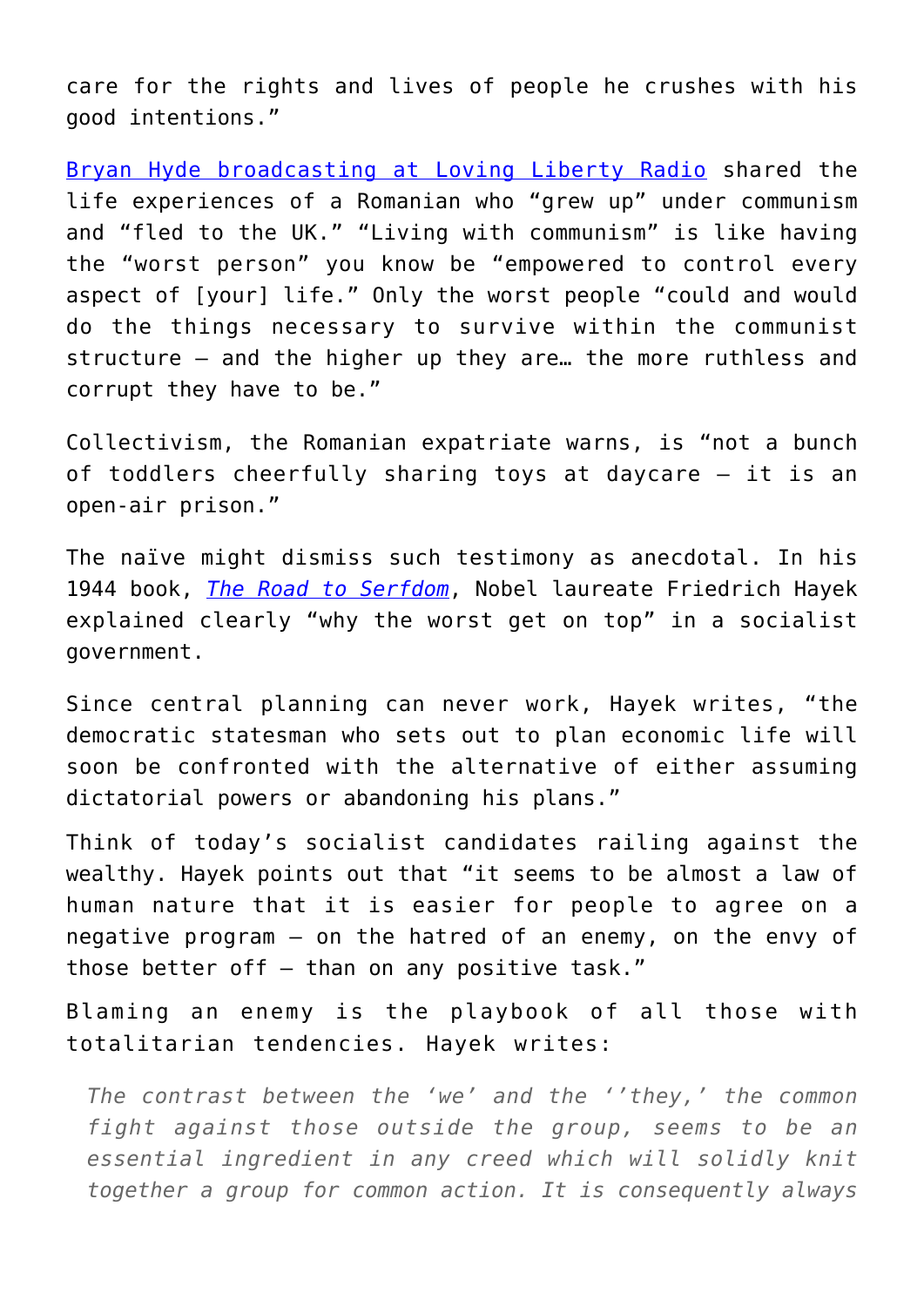*employed by those who seek, not merely support of a policy, but the unreserved allegiance of huge masses.*

Notice the rhetoric of today's socialists. Sanders has [railed](https://atlassociety.org/commentary/commentary-blog/5937-bernie-sanders-and-selfishness) [against](https://atlassociety.org/commentary/commentary-blog/5937-bernie-sanders-and-selfishness) "extremely greedy and selfish financiers." Elizabeth Warren too [rails against "corporate greed."](https://abcnews.go.com/Politics/elizabeth-warren-attacks-corporate-greed-front-biggest-crowd/story?id=65644070)

Hayek warned that collectivists will claim that their "system is superior to one in which the 'selfish' interests of the individual are allowed to obstruct the full realisation of the ends the community pursues."

Out of professed good intentions, the horrors of collectivist regimes begin. Hayek writes, "Once you admit that the individual is merely a means to serve the ends of the higher entity called society or the nation, most of those features of totalitarian regimes which horrify us follow of necessity."

To those holding self-professed "noble" goals, the rights of individuals do not matter. Hayek explains,

*There is always in the eyes of the collectivist a greater goal which these acts serve and which to him justifies them because the pursuit of the common end of society can know no limits in any rights or values of any individual.*

Hayek's explanation of why the worst get on top supports testimony about the viciousness of those who carry out the orders of collectivist leaders:

*To be a useful assistant in the running of a totalitarian state it is not enough that a man should be prepared to accept specious justification of vile deeds, he must himself be prepared actively to break every moral rule he has ever known if this seems necessary to achieve the end set for him.*

Here is one final powerful warning from Hayek for those who